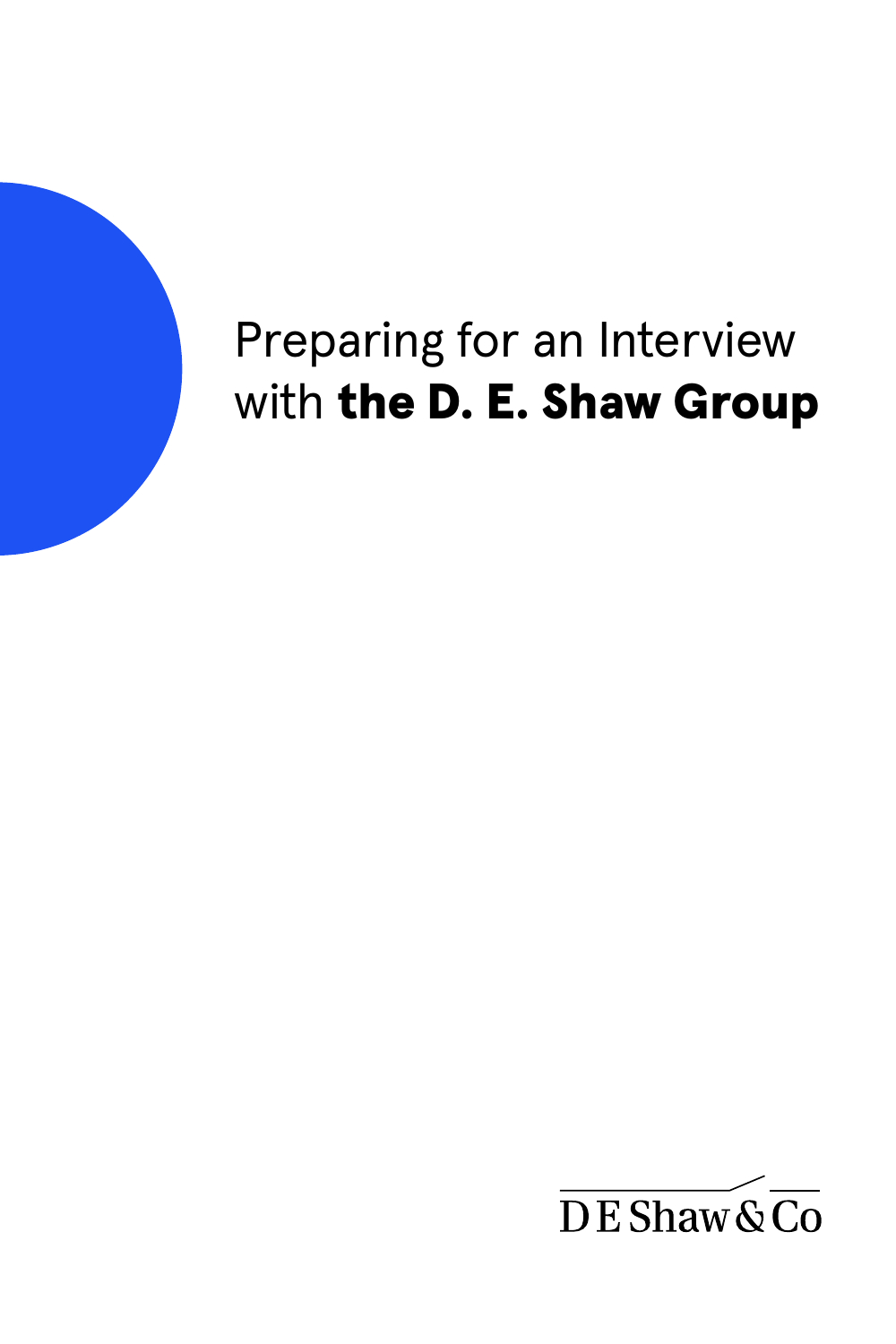#### <span id="page-1-0"></span>CONTENTS

At the D. E. Shaw group, we devote care and attention to identifying, recruiting, and supporting world-class talent.

We recognize that finding the right place for your next career step can be time consuming, if not all consuming. So that you can put your best foot forward, we want to help you understand our firm, how you can contribute to its future, and how it can contribute to yours.

We hope you find the following information helpful as you prepare to meet with us.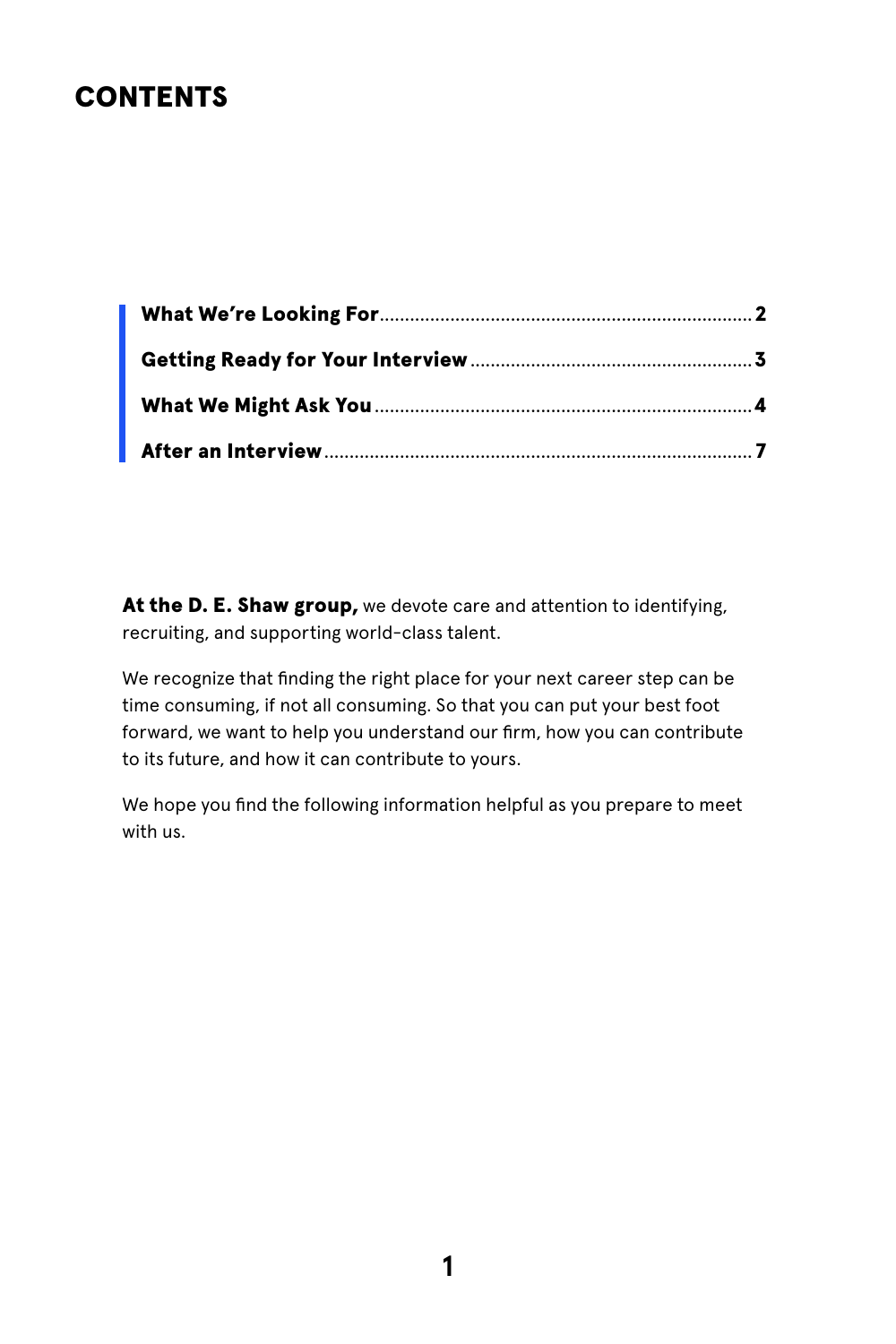### <span id="page-2-0"></span>WHAT WE'RE LOOKING FOR

You don't need prior finance knowledge or experience to be a great candidate. We're looking for people who:

- Uphold high standards: We want to understand how you uphold high standards. What practices do you follow to ensure you treat colleagues and peers with respect and professionalism? How have you handled ethical decision-making in the past?
- Analyze rigorously: We're eager to hear what you've learned from your experiences. What would you do differently in retrospect? How could you have improved an outcome? What questions would you tackle next? We're interested in the thinking that guided your approach and how you assessed the result.
- Communicate clearly and concisely: Details and enthusiasm make for great answers, but only if they make sense in the context of the questions asked. Remember the essence of what you're trying to communicate. Pause and organize your thoughts to structure your answers. Recap the problem you were trying to solve before explaining how you approached it.
- **Thrive on collaboration:** We often work in groups, small and large, so we care about your contributions as a member of a team. How have you learned from and shared your insights with others? How have you tackled challenging projects with peers? What role(s) do you most enjoy as part of a group?
- **Demonstrate intellectual curiosity: Whether** it's your research, jobs or internships, past projects, classes, extracurriculars, or something else altogether, we want to hear about your passions, areas of expertise, and what motivates you.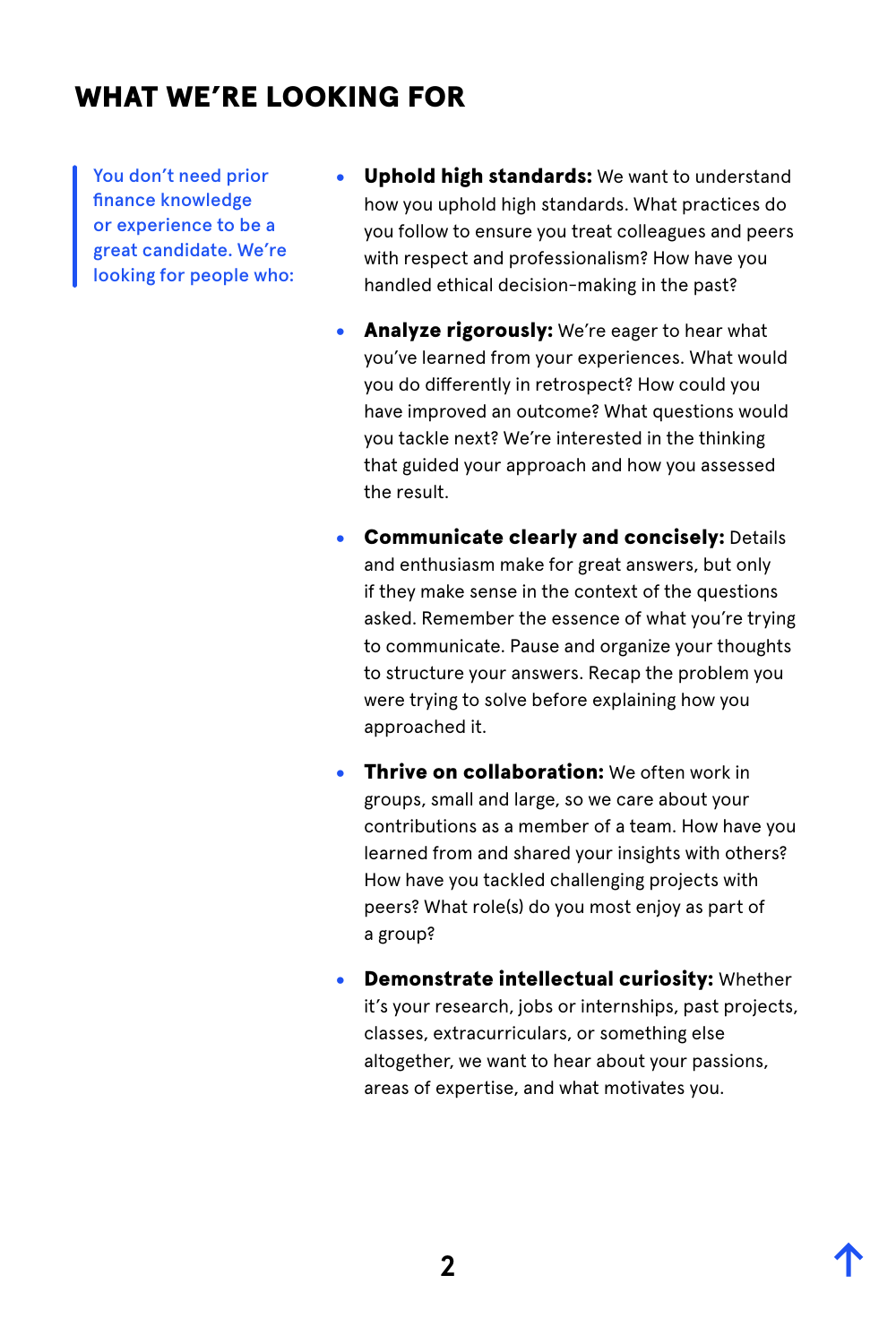#### <span id="page-3-0"></span>GETTING READY FOR YOUR INTERVIEW

We want to get to know you—your experiences, interests, and, most importantly, how you think about and approach problems. Before speaking with us, consider how you might:

**Tip:** One way to help effectively communicate your ideas, experiences, and what interests you about our firm is to practice telling your story out loud and verbally responding to potential questions. You can ask a friend, career counselor, or recruiter to be your audience, or just use a mirror or video camera.

- Tell your story: Your experience is more than a series of bullet points on a resume. What have been your motivations, ambitions, and thinking at key moments in your education or career? What drives you? How has your approach to work evolved? We're also curious to learn things beyond your resume, like accomplishments outside of work or school, or additional fields of interest.
- Dig deep into your experiences: Be prepared to explore the details behind the jobs, activities, and projects on your resume (without disclosing anything confidential, of course). What were their challenges, and how did you learn from them? How did you work with teammates to achieve your goals? What was the thought process behind your work?
- Ask us questions: An interview is a two-way street, and we encourage you to use the time to learn more about us. Ask us questions that can help you make decisions about your next career steps, assess how working with us might address things you find important, and reveal the depth of your curiosity.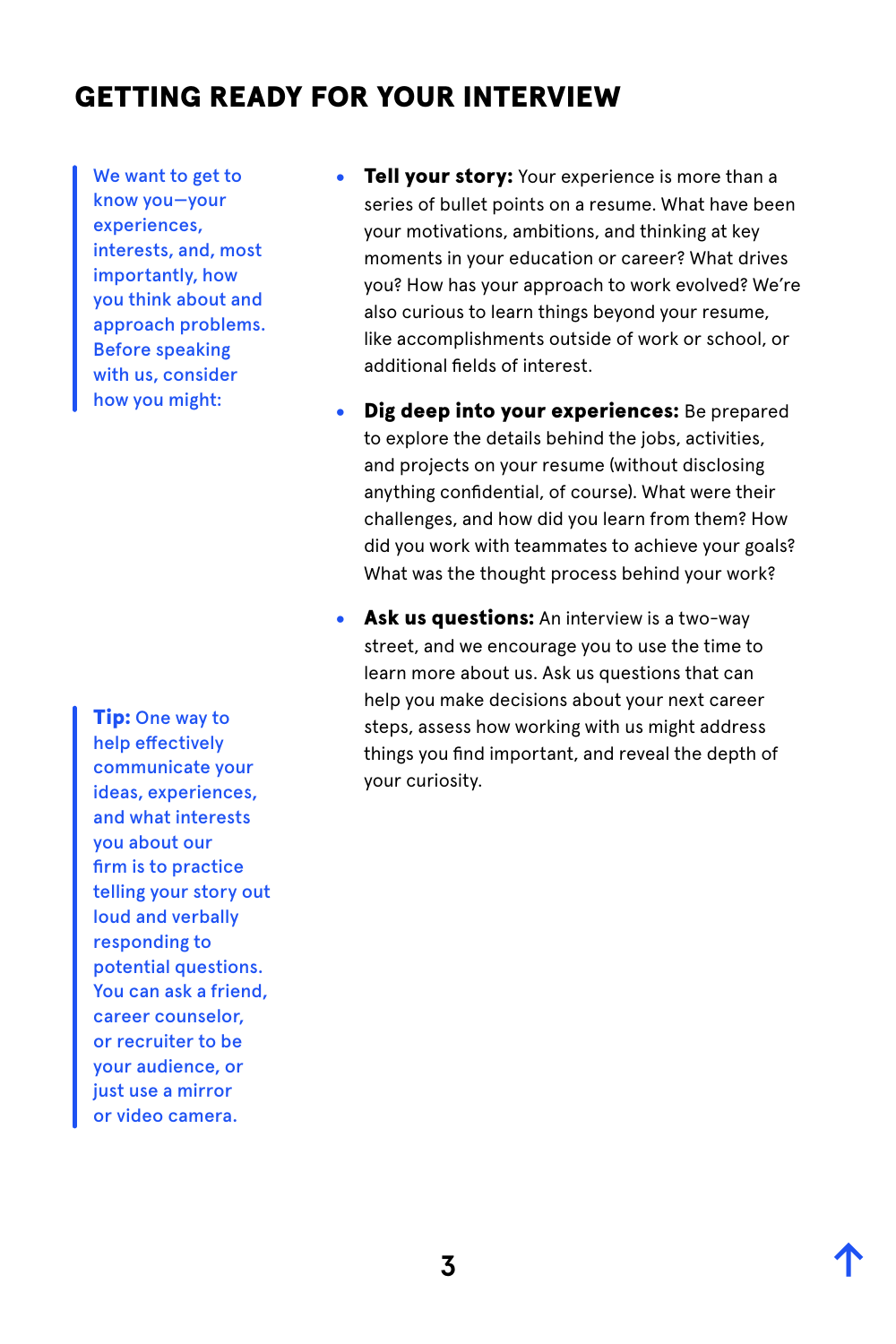## <span id="page-4-0"></span>WHAT WE MIGHT ASK YOU

We're curious to see how you process new information and approach challenging problems, not simply whether you arrive at a "correct" answer, know a particular mathematical technique, or are fluent in a specific programming language.

You can expect a range of questions on your past experiences **(behavioral questions)**, hypothetical situations you might come across in your work with us **(situational questions)**, problems that demonstrate your capacity for analytical thinking **(analytical questions)**, and in-depth prompts based on real-world examples **(case studies)**. These questions are meant to help us better understand your proficiency in skills relevant to the role you're interviewing for.

Case studies are questions or prompts based on real-world situations that ask how you might tackle a specific problem or challenge. A case study may include discussion with an interviewer, a written response, or an exercise similar to work one might do in the role. We use case studies to learn about how you process new information, weigh which data are most important, assess the pros and cons of different approaches, and justify and present your recommendations.

Interviews for **trading and fundamental analyst roles** do not assume pre-existing technical or financial knowledge, but will assess your comfort applying statistical and logical reasoning.

For **technical roles**, including those in **quantitative analysis** and **software development**, you'll be asked questions from different areas of mathematics and/or computer science in addition to behavioral questions. These technical questions aim to evaluate what techniques, concepts, or algorithms you use to pursue a solution, and how deeply you understand their uses and limitations. Technical questions may cover probability, mathematical statistics, algorithms, logical thinking, and/or programming.

Interviews for **systems-focused roles** may similarly seek to evaluate your computer science and programming competencies or your subject matter expertise. These interviews could include questions that assess your understanding of complex computational processes and interactions within distributed systems, as well as your operational problem-solving.

For **non-technical roles**, the majority of your interviews will consist of behavioral and situational questions, and interviewers will follow up to get more detail. For certain roles, you may be asked analytical questions that encourage you to apply logical reasoning in forming an answer.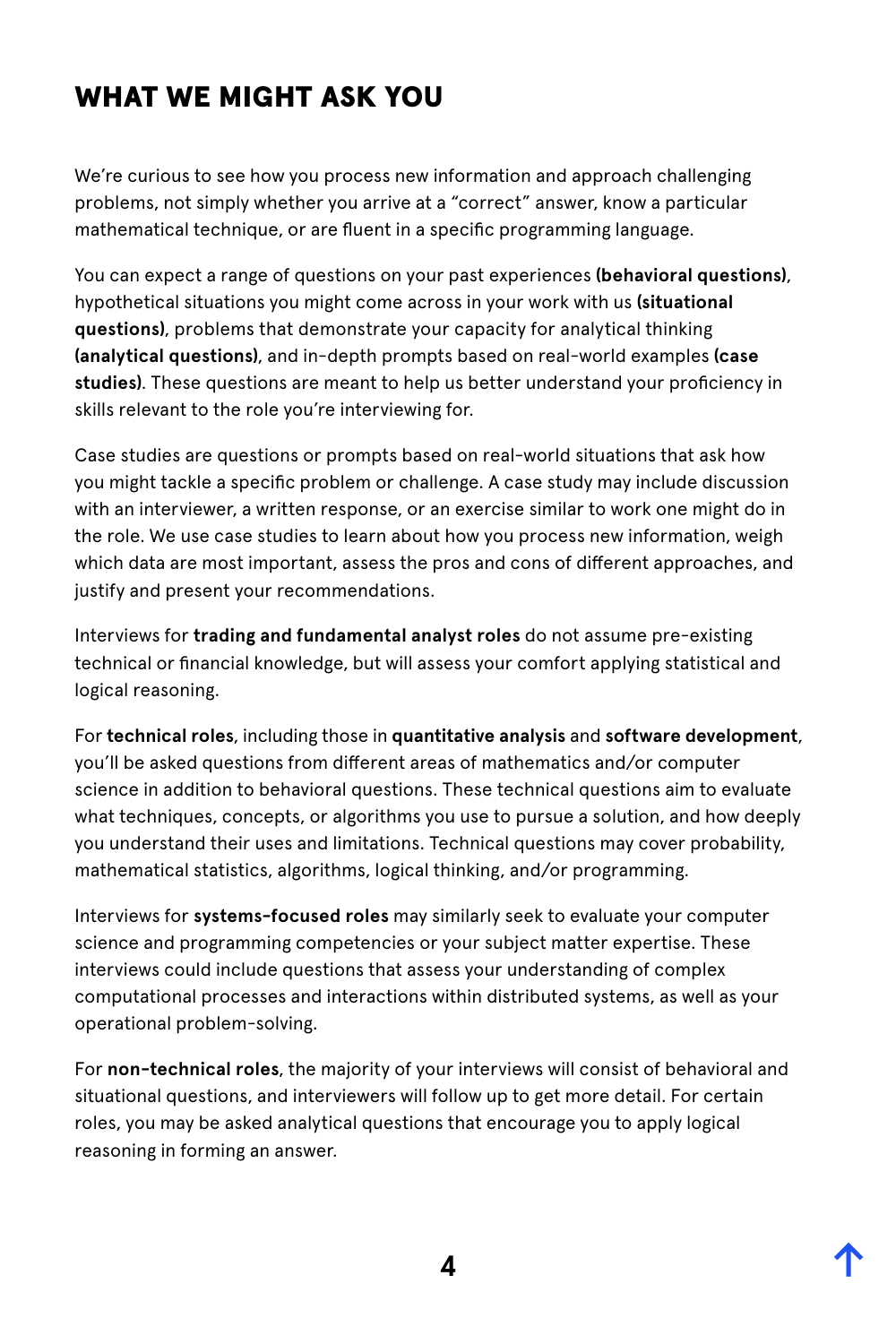We've included a few examples of different question types in the table below.

| What would you do<br>How has your<br>Company X is trying<br>$\bullet$<br>$\bullet$<br>to decide whether<br>approach to solving<br>if you were working<br>a specific problem<br>to renovate its office<br>on a project and<br>evolved with more<br>weren't sure about<br>space or move to a<br>new location, What<br>experience or new<br>your next steps?<br>information?<br>factors would you<br>How would you<br>$\bullet$<br>consider to help make<br>When have you<br>approach building<br>a recommendation?<br>collaborated with a<br>relationships if you<br>What businesses<br>team to achieve goals?<br>were new to a project<br>۰<br>or team?<br>or industries do<br>How have you<br>you think will be<br>impacted the teams<br>Imagine that you need<br>$\bullet$<br>impacted by<br>you've worked on?<br>to make a decision<br>shifts in energy<br>that isn't clear-cut.<br>What were your<br>production to<br>individual<br>How would you weigh<br>renewable sources?<br>contributions?<br>the pros and cons? | <b>Behavioral Questions</b> | <b>Situational Questions</b> | <b>Case Study Prompts</b> |
|--------------------------------------------------------------------------------------------------------------------------------------------------------------------------------------------------------------------------------------------------------------------------------------------------------------------------------------------------------------------------------------------------------------------------------------------------------------------------------------------------------------------------------------------------------------------------------------------------------------------------------------------------------------------------------------------------------------------------------------------------------------------------------------------------------------------------------------------------------------------------------------------------------------------------------------------------------------------------------------------------------------------------|-----------------------------|------------------------------|---------------------------|
|                                                                                                                                                                                                                                                                                                                                                                                                                                                                                                                                                                                                                                                                                                                                                                                                                                                                                                                                                                                                                          |                             |                              |                           |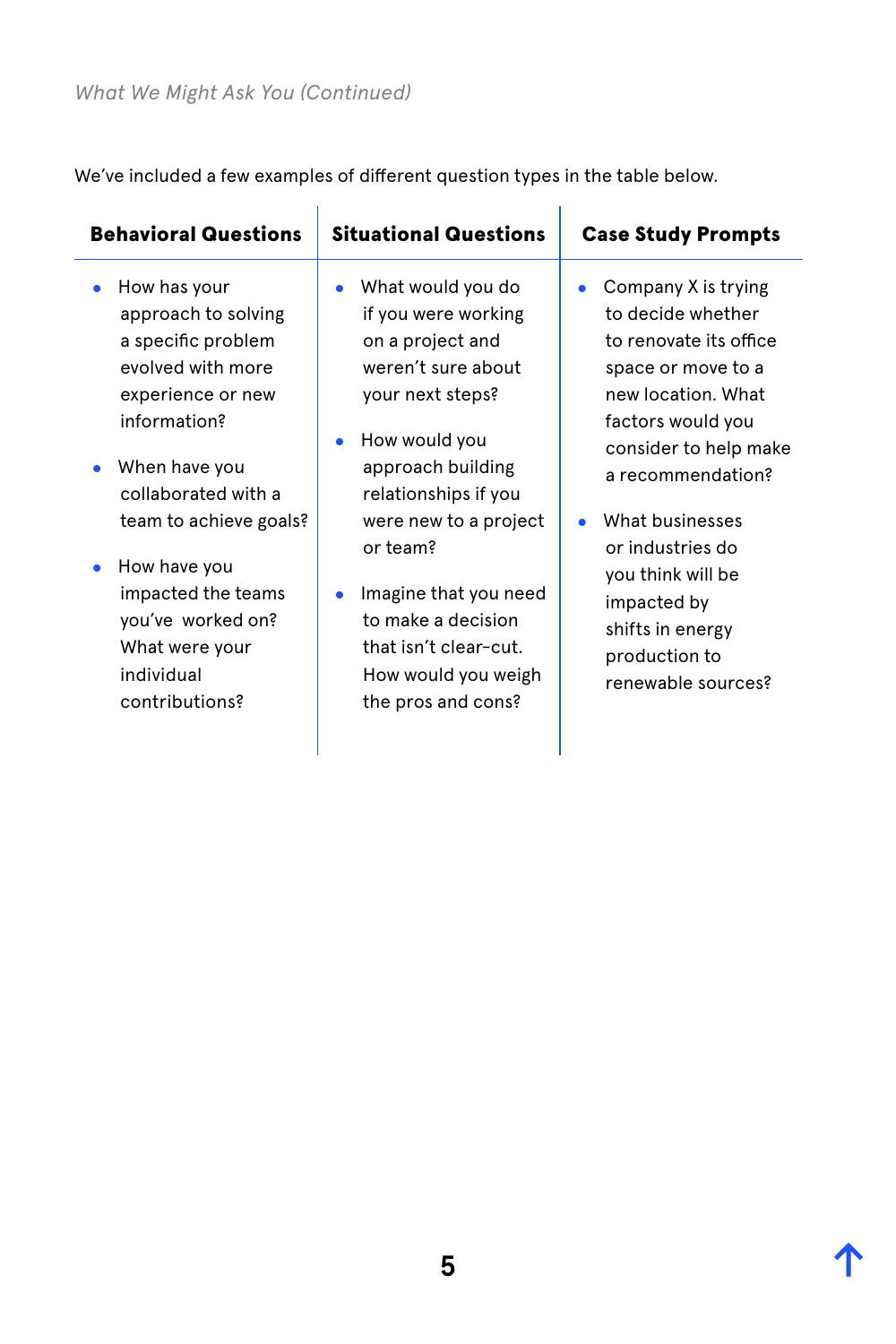*What We Might Ask You (Continued)*

Having the following in mind can be useful as you respond to case study prompts or analytical questions:

**Tip:** Keep similar principles in mind when responding to behavioral and situational prompts— "show your work" by accounting for any assumptions you're making, and sharing the information you're using (or that you'd seek) to inform your approach.

- **Do you understand the question? Before** diving in, make sure you know what you're being asked. If you're not certain, feel free to ask for clarification (we do this routinely in our day-to-day work). As you move forward with your response, check in with your interviewer to see if they're following your thought process.
- How do you want to approach solving the **problem?** As you organize your thoughts, consider the structure you'd want to follow as you work. Think about any follow-up questions you'd like to ask your interviewer.
- What are your assumptions? Be aware of any assumptions you're making, and share these with your interviewer to help them follow your thinking.
- What potential solutions have you identified? Be sure your potential solutions directly address the problem. Do you have a systematic way to identify the best solution? If so, how are you assessing the pros, cons, and trade-offs of that solution relative to other possible approaches?
- How are your solutions supported? As applicable, check that your answer is supported by your quantitative and/or qualitative analysis. Are you providing a rationale for why a certain solution is best? How would other information change your assessment?
- What would your next steps be? Showing your interviewer that you can grasp the broader context and can offer insights into the implications of your analysis separates a great answer from a good one. Can you think of additional risks and next steps?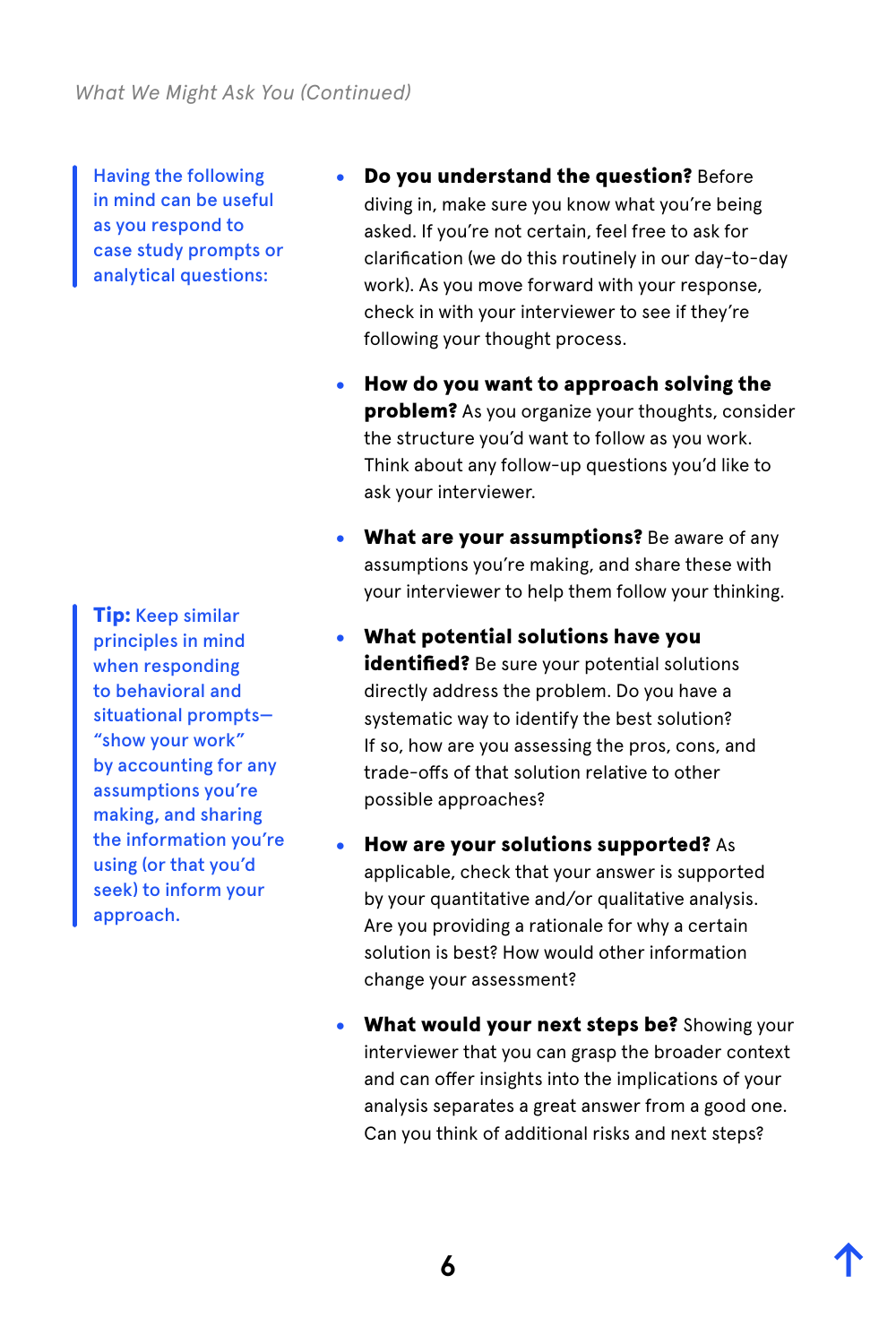# <span id="page-7-0"></span>AFTER AN INTERVIEW

#### The typical stages of a successful hiring process include the following:

application review, phone interview and virtual interviews, references, and finally an offer.

We don't take shortcuts when it comes to recruiting and developing extraordinary talent, so our hiring process might take several weeks. We'll do our best to keep you updated, but don't hesitate to reach out to your recruiter if you have any questions.

For more information on our firm, please visit our [website](https://www.deshaw.com). Good luck with your interview!